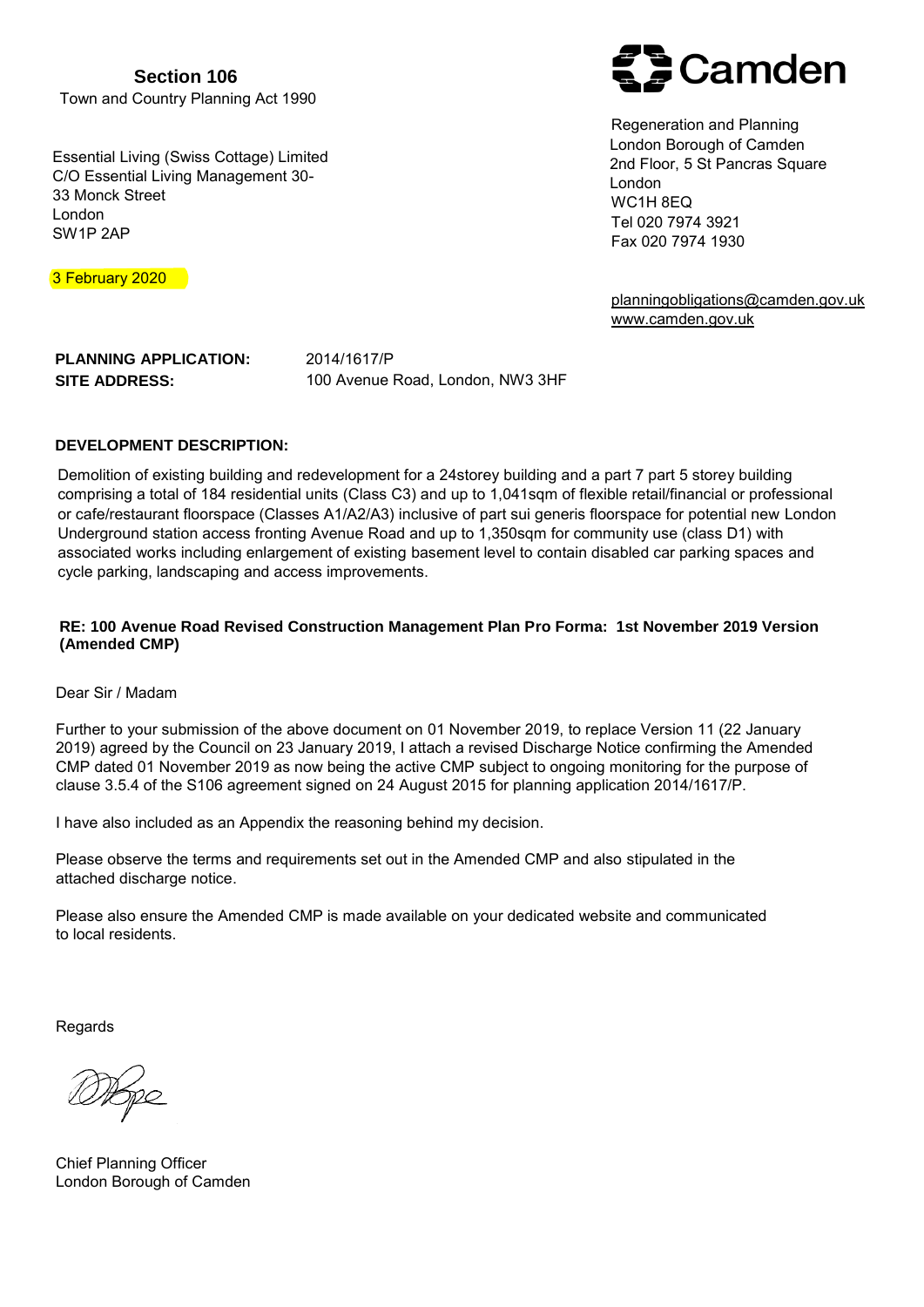**Section 106 Discharge Notice**

Town and Country Planning Act 1990

Essential Living (Swiss Cottage) Limited C/O Essential Living Management 30- 33 Monck Street London SW1P 2AP

**Camden** 

Regeneration and Planning London Borough of Camden 2nd Floor, 5 St Pancras Square London WC1H 8EQ Tel 020 7974 3921 Fax 020 7974 1930

[planningobligations@camden.gov.uk](mailto:planningobligations@camden.gov.uk) [www.camden.gov.uk](http://www.camden.gov.uk/cil)

**PLANNING APPLICATION: SITE ADDRESS:** 2014/1617/P 100 Avenue Road, London, NW3 3HF

### **DEVELOPMENT DESCRIPTION:**

Demolition of existing building and redevelopment for a 24 storey building and a part 7 part 5 storey building comprising a total of 184 residential units (Class C3) and up to 1,041sqm of flexible retail/financial or professional or cafe/restaurant floorspace (Classes A1/A2/A3) inclusive of part sui generis floorspace for potential new London Underground station access fronting Avenue Road and up to 1,350sqm for community use (class D1) with associated works including enlargement of existing basement level to contain disabled car parking spaces and cycle parking, landscaping and access improvements.

## **This notice is in respect of the following covenant under the S106 agreement dated 24 August 2015 for planning application 2014/1617/P.**

| <b>Clause</b>  | Covenant                                                                                                                                                                                                                                                                                                                                                                                                                                                                                                                                                           |
|----------------|--------------------------------------------------------------------------------------------------------------------------------------------------------------------------------------------------------------------------------------------------------------------------------------------------------------------------------------------------------------------------------------------------------------------------------------------------------------------------------------------------------------------------------------------------------------------|
| 3.5.1          | On or prior to the Implementation Date to submit to the Council for approval a draft Construction<br>Management Plan                                                                                                                                                                                                                                                                                                                                                                                                                                               |
| 3.5.2<br>3.5.4 | Not to Implement or permit Implementation of the Development until such time as the Council<br>has approved the Construction Management Plan as demonstrated by written notice to that<br>effect.                                                                                                                                                                                                                                                                                                                                                                  |
|                | To ensure that throughout the Construction Phase the Development shall not be carried out<br>otherwise than in strict accordance with the requirements of the approved Construction Management<br>Plan and not to permit the carrying out of any works comprised in demolition or building out the<br>Development at any time when the requirements of the Construction Management Plan are not<br>being complied with and in the event of non-compliance with this sub-clause the Owner shall<br>forthwith take any steps required to remedy such non-compliance. |

[Further to our notice of 23 January 2019 a](mailto:planningobligations@camden.gov.uk)pproving Construction Management Plan (Version 11 - 22 January 2019) we now write to approve the amended submission received on 01 November 2019 (dated 01 November 2019; now referred to as the 01 November 2019 Version). This approval is subject to (i) ongoing compliance with the 01 November 2019 Version. and (ii) the following requirements being met to the reasonable satisfaction of the Council:

- One additional air quality monitor at the rear of the homes on Winchester Avenue
- A voluntary threshold of 100 ug/m for monitoring PM10
- For the developer to enter into a construction bond of £30,000 held by Camden Council and to be drawn down if a breach of the approved CMP is identified and not actioned.
- Improved reporting mechanisms on compliance with the measures set out in Appendix 7 of the Mayor's SPG on Controlling Dust and Emissions During the Construction Process.
- All aspects of the construction must adhere to the Council's technical standards, as well as relevant environmental health legislation with the developer managing noise, vibration and pollution throughout the construction in accordance with such standards and legislation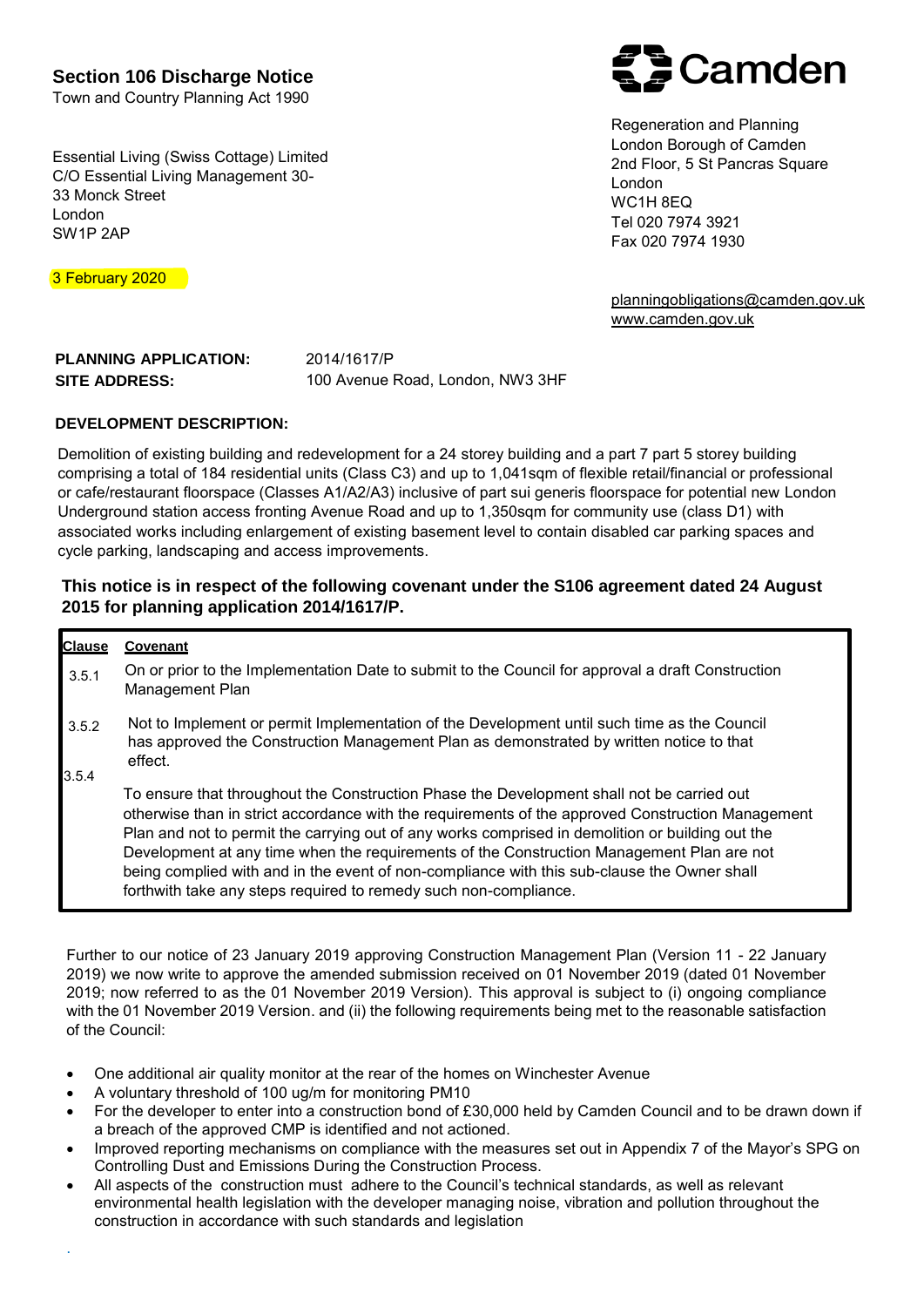**Section 106 Discharge Notice**

Town and Country Planning Act 1990

Essential Living (Swiss Cottage) Limited C/O Essential Living Management 30- 33 Monck Street London SW1P 2AP



Regeneration and Planning London Borough of Camden 2nd Floor, 5 St Pancras Square London WC1H 8EQ Tel 020 7974 3921 Fax 020 7974 1930

[planningobligations@camden.gov.uk](mailto:planningobligations@camden.gov.uk) [www.camden.gov.uk](http://www.camden.gov.uk/cil)

3 February 2020

#### **PLANNING APPLICATION: SITE ADDRESS:**

2014/1617/P

100 Avenue Road, London, NW3 3HF

The CMP remains a living document and will need to respond to any issues that may emerge during the course of construction, such as cumulative impacts of other development sites. Further consultation and review of the construction progress will take place in conjunction with the Construction Working Group. Should the Council deem it necessary for the CMP to be further reviewed, the Council reserves the right to require submission of a revised CMP. Any such submission will be subject to clause 3.5.3 of the agreement, and must be approved in writing by the Council.

### **Queries**

If you feel that the information in this notice is not correct then please contact the team on 020 7974 3921 or email [planningobligations@camden.gov.uk](mailto:planningobligations@camden.gov.uk) within ten working days of the issue of this notice.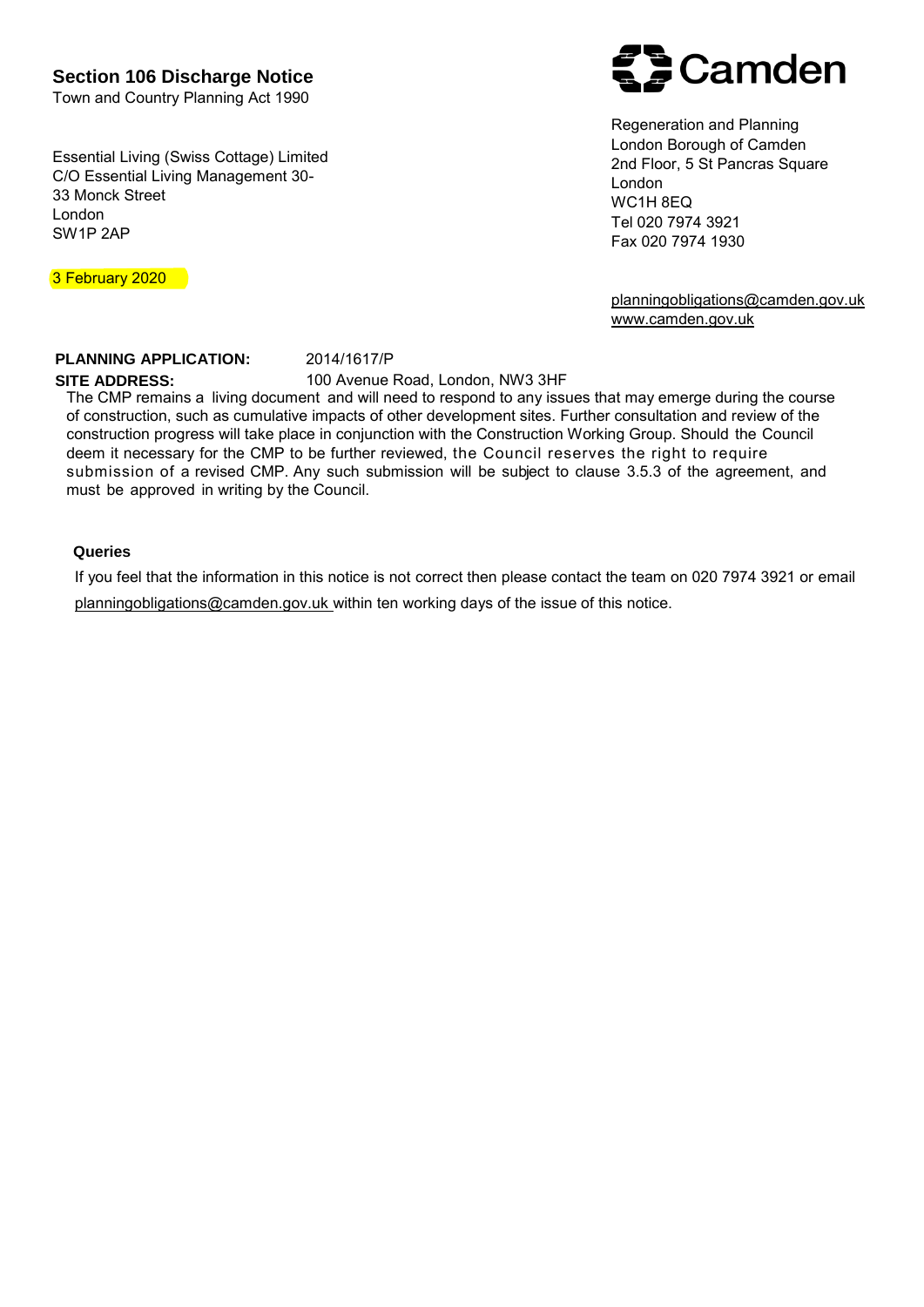**Section 106 Discharge Notice**

Town and Country Planning Act 1990

Essential Living (Swiss Cottage) Limited C/O Essential Living Management 30- 33 Monck Street London SW1P 2AP

3 February 2020



Regeneration and Planning London Borough of Camden 2nd Floor, 5 St Pancras Square London WC1H 8EQ Tel 020 7974 3921 Fax 020 7974 1930

[planningobligations@camden.gov.uk](mailto:planningobligations@camden.gov.uk) [www.camden.gov.uk](http://www.camden.gov.uk/cil)

**PLANNING APPLICATION: SITE ADDRESS:**

2014/1617/P 100 Avenue Road, London, NW3 3HF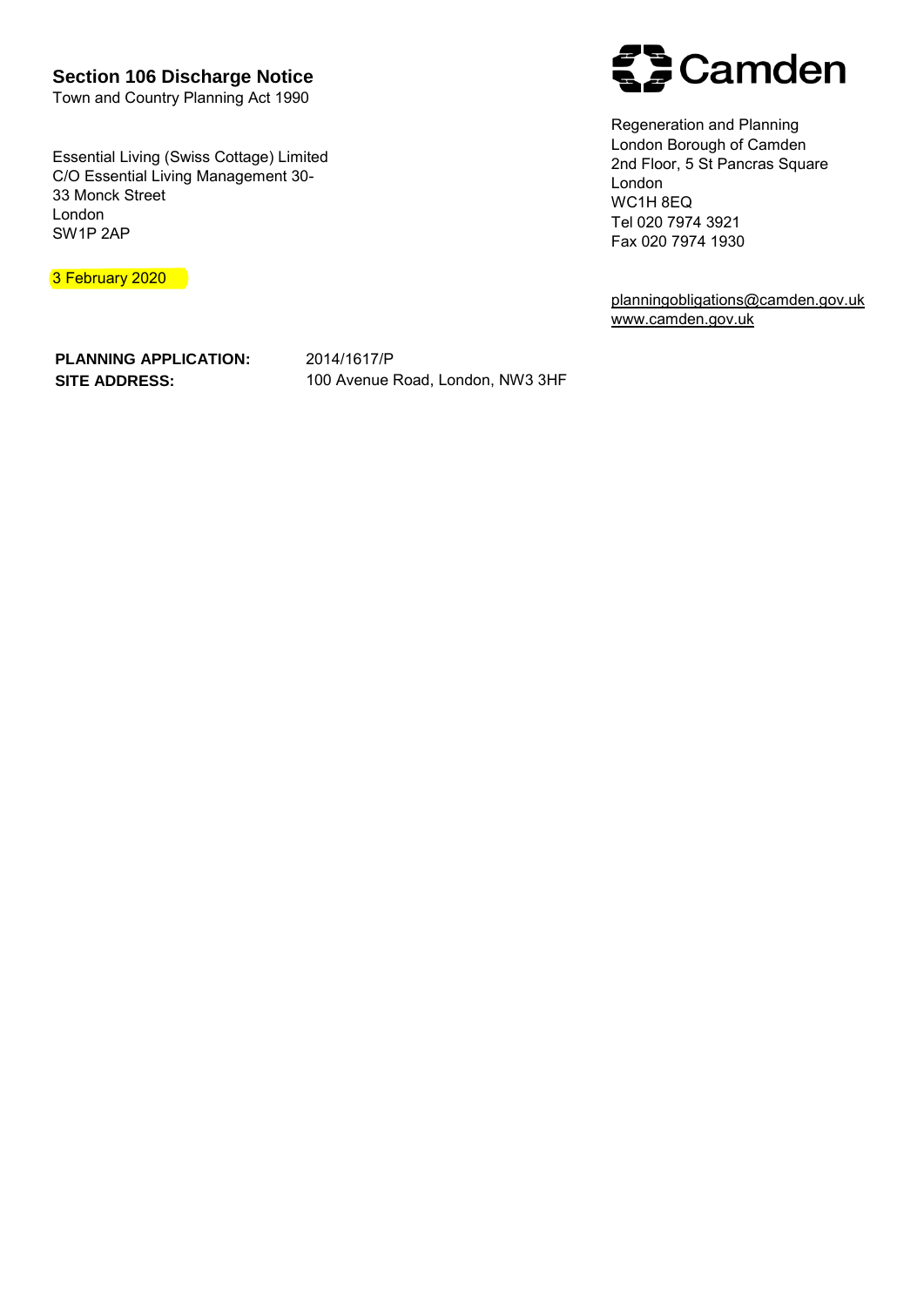# **Note of reasons for decision of the Chief Planning Officer**

## **100 Avenue Road amended Construction Management Plan 1 November 2019**

# **Background**

This note sets out for the purposes of transparency my reasoning in making the decision to issue the Notice of Discharge in respect of the amended Construction Management Plan (CMP) dated 01 November 2019.

The Director of Regeneration and Planning after careful consideration of representations received from Camden Councillors confirmed that the amendments to the CMP for 100 Avenue Road should be considered under planning officers' delegated powers. Since CMP amendments relate to technical matters and are not planning applications subject to a statutory decision making process, they are usually considered by the Council's S106 Manager. However in this particular case given the public interest in the matter, I have decided to make this decision personally.

I recognize that local Councillors would on future cases like to have further opportunity to comment on the amendments to a CMP prior to it being submitted to the Council. Although I consider proper process was followed in this case, again in a spirt of transparency I will review our CMP processes to consider further Cllr input.

## **Reasoning**

In making this decision I have given very careful consideration to all the relevant issues. I have of course given weight to the technical and other impacts of the proposed amendment to the CMP itself. I would also mention I recognise that the development has generated strong public feeling. Therefore I have been careful to take into account and given weight to the views expressed in writing to the Council from local residents, ward members, Councillors on the Council's Members' Briefing Panel and the views of other consultees such as Transport for London (TfL).

I have also had regard to the report prepared by the original case officer which was presented to the Council's Member Briefing Panel when it was originally consulted about the amendments. This is published on the Council's website and draws on the technical professional advice of a number of Council services including Transport and Highways, and Environmental Health.

I have also considered the reasons the Planning Committee made for first rejecting the officer recommendation and deferring the decision and then approving the original CMP.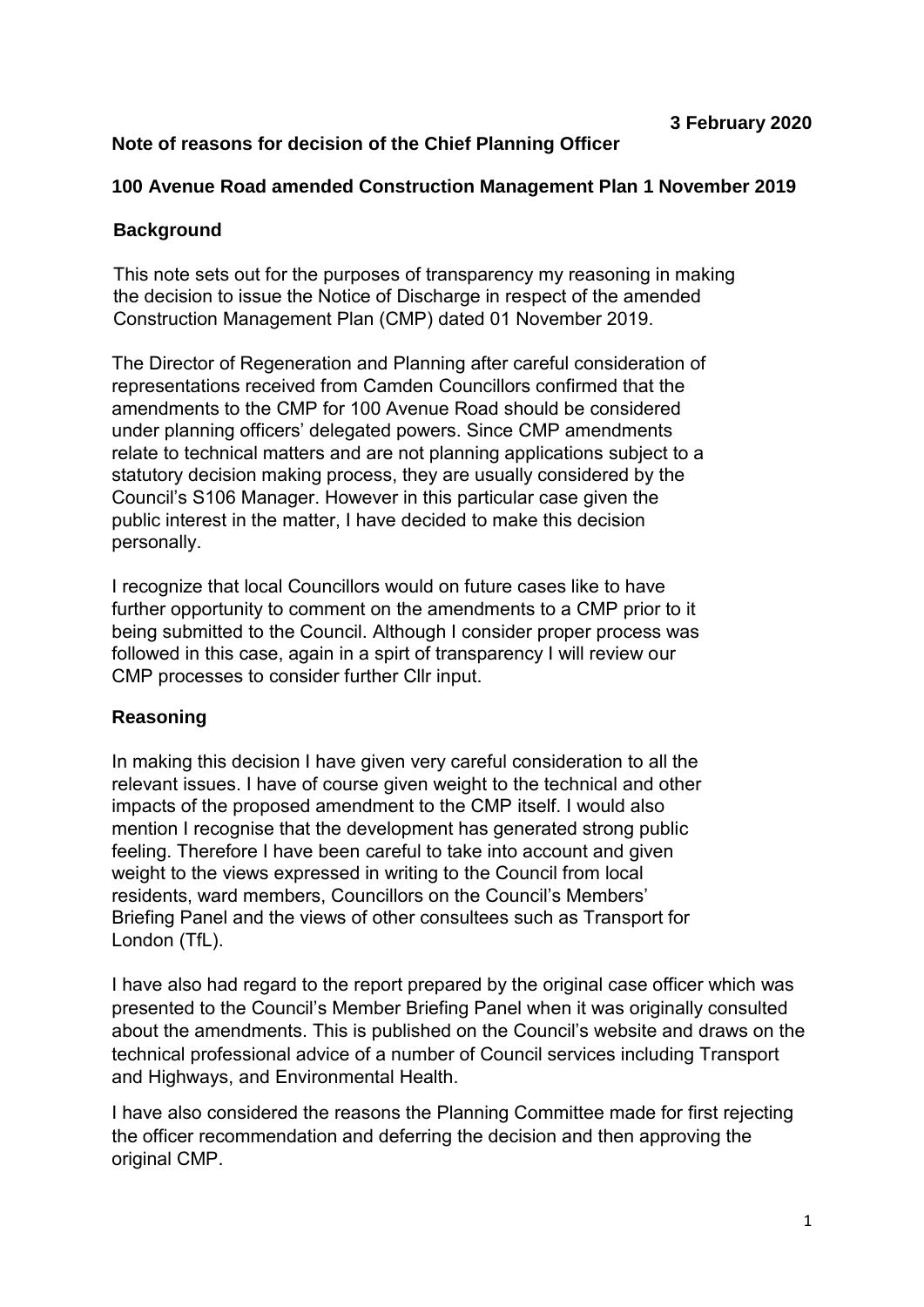The original CMP was considered by Planning Committee on 19 July 2018. The officer's recommendation to approve the CMP was rejected and the minutes record that committee members did not feel that enough evidence had been provided by the applicant on why the use of the A41 solely for construction traffic was unfeasible. Therefore the item was deferred pending the provision of further evidence. TfL's views were highlighted as important to this and they appeared when the item came back to committee on 15 November 2018. At committee TfL confirmed that they could not agree to sole use of the A41 due to the significant impacts on the road network, bus and tube users and cyclists. This included impact on CS11 and the impact of closing one of the entrances to the Swiss Cottage tube station. The committee agreed to approve the CMP and clause 3.5 of the S106 agreement was discharged.

An amended CMP was submitted to the Council in November 2019 following public consultation undertaken by the developer. This proposed changes to construction routes and changes to lorry numbers and sizes entering the construction site. The Council formally notified interested parties of the formal submission and published and considered written responses that were received.

The report which went to Members Briefing Panel summarises and addresses the feedback received during the consultations undertaken by the developer and submissions made directly to the Council. I have read all the original responses and the feedback and also revisited the officer's report. This includes the comments received from residents and Councillors since the report was published and the feedback from meetings with local ward Councillors.

The officer report highlights that objections mainly focused on:

- Increase in number and sizes of lorries
- That all vehicles should use the A41/Avenue Road
- Pollution noise and vibration
- Traffic on gyratory and road safety
- Concerns over approved CMP process
- The lack of alternative options
- Procedure of approving the amended CMP
- Concerns over the size of the development
- Concerns over the loss of open space
- Traffic modelling on local roads
- Impact on buildings in the area
- The benefits of closing Swiss Cottage tube entrance
- Concerns over the vehicle movement video

In my view the report adequately addresses all these issues raised in the objections. Since the report was published concerns have continued to be raised by residents and Councillors in particular about the number and size of lorries entering the site and the impact of this on air quality especially for users of the park. For the avoidance of doubt I have also taken into account these concerns.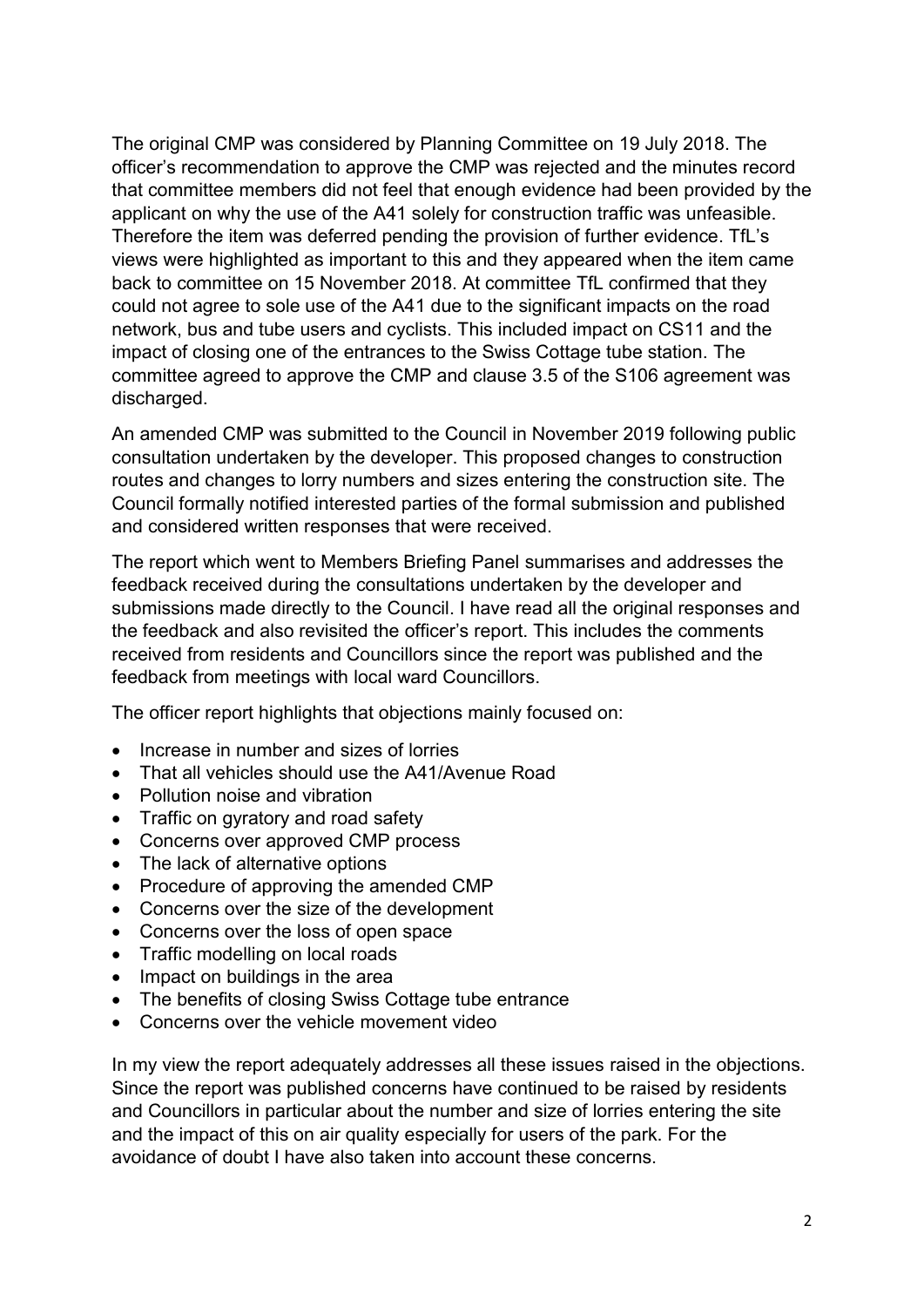Furthermore I consider the proposed new arrangement in the amended CMP will have clear benefits over the arrangements in the existing CMP. It responds to the preference expressed by Planning Committee Members that access should be from the A41 and not through residential streets.

The amended CMP would take all construction traffic from the A41 by using either the pit lane or by construction traffic entering the site direct. This removes construction traffic travelling through the park from Winchester Road and Eton Avenue. Therefore it would also avoid any disruption to the market.

In my view the amended CMP would have the added benefit of reducing the construction time by three months compared to the original CMP due in part to the modular form of construction proposed which involves off-site pre-fabrication. The original CMP involved cranes passing over the entrance to Swiss Cottage tube station whilst it remained open. TfL have stated they will not allow this and neither will they agree to the entrance remaining open with a protection deck. This means that if construction traffic solely used the pit lane, construction materials would need to be moved twice by separate cranes resulting in an extension to the original construction programme of 10 months. Therefore taking this into account it appears the difference in timescale between the original CMP and the amended CMP is 13 months. Whilst currently TfL will not agree to the closure of the Swiss Cottage tube entrance the Council will write to TfL on this issue. As the High Court confirmed the CMP is a living document that is part of ongoing public engagement and review.

As noted I have also taken into account other points raised by residents. Understandably residents are concerned about the impact of the amended CMP on air quality particularly on park users. More recently residents have expressed their concern about nitrogen dioxide (NO2) levels in a study by Imperial College. NO2 levels are rightly a concern for residents. It is also a concern for the Council and it is highlighted as an issue in Camden's Clean Air Action Plan 2019-2022. It is important to stress however that NOx (nitrogen oxides) are not directly monitored or managed by the CMP process but through adherence to separate environmental standards controlling the emission of NOx from plant and machinery and these will continue to be in place. Non-road mobile machinery must adhere to Non-Road Mobile Machinery Standards (NRMM) and construction lorries must comply with "Euro" standards applicable to the requirements of the London Emission Zone and forthcoming Ultra Low Emission Zone standards. Camden is participating in the London-wide NRMM Enforcement project which involves all major sites being audited for compliance with the GLA's NRMM standards. This enforcement project will help to ensure that developers adhere to these standards, and will reduce NOx and particulate emissions produced by construction machinery in Camden.

Appendix 7 of the Mayor of London's Supplementary Planning Guidance on the Control of Dust and Emissions During Construction and Demolition (SPG) sets out a range of best practice dust and emission control measures for the key construction and demolition stages. These are classified as low, medium and high risk. The developer has committed to implementing the measures for high risk sites. In addition the developer has agreed to an additional air quality monitor. Four monitors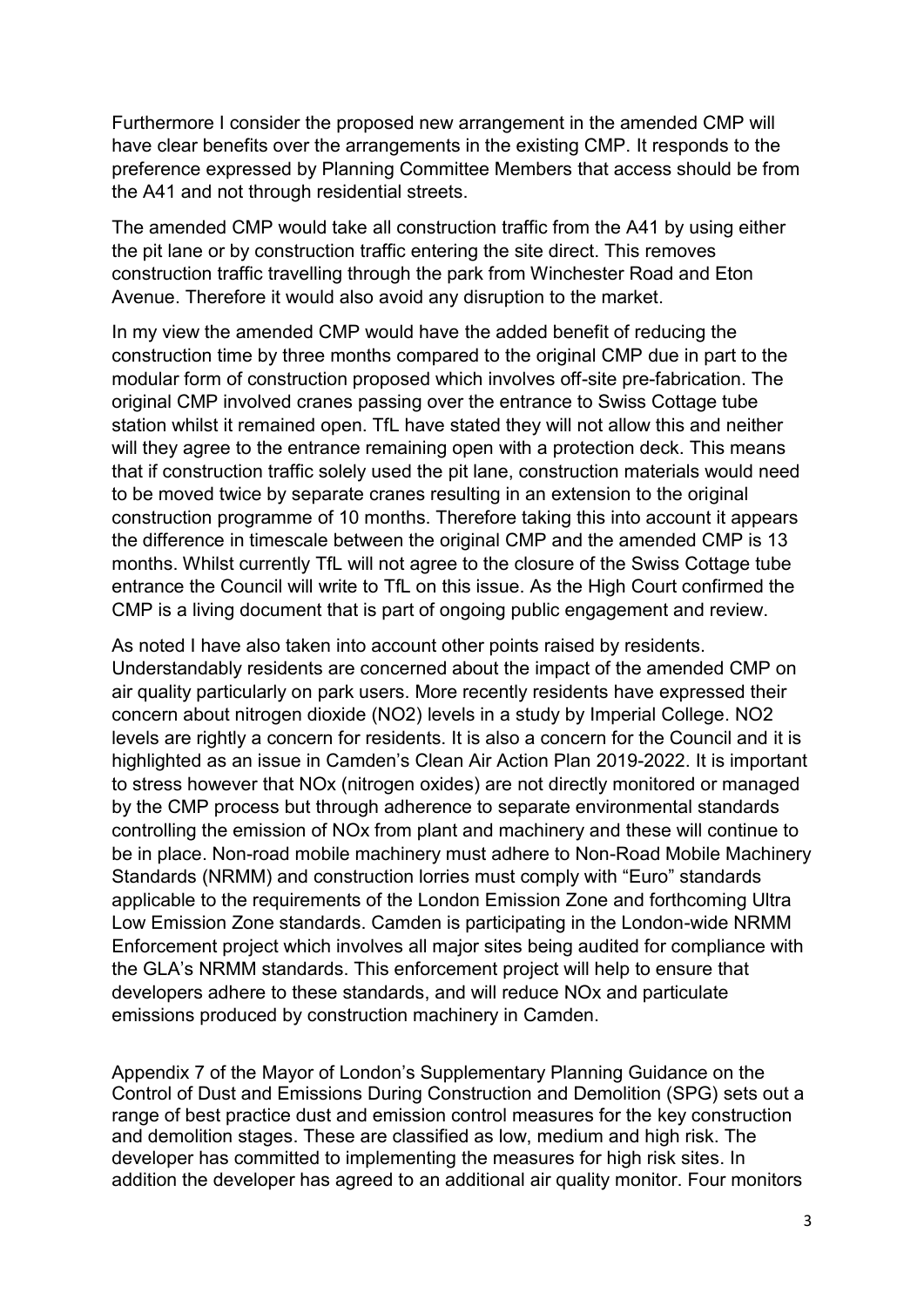were secured around the boundary of the site through the original CMP and an additional monitor was secured through the park land license on the lamppost next to the playground. The notice confirms that the amended CMP will include a sixth monitor at the rear of the buildings along Winchester Road

The amended CMP would also secure a voluntary threshold for particulates of 100 ug/m. This is significantly below the legal limit. If this new lower trigger is breached then the cause of the breach will be investigated by the contractor's on-site management team to see whether the cause/method can be amended to reduce the impact below this threshold. The developer has recently installed a screen showing monitoring data on the hoarding on the elevation facing the theatre near the farmers market and this transparency is welcome.

I have also taken into account that there have been breaches of the CMP. The Council's position is any breaches should be avoided and moving forward the Council is committed to working with the developer to minimise any future noncompliance issues. We will work with the developer to report on compliance with the air quality control measures in Appendix 7 of the SPG. This includes measures such as compliance of road vehicles with London Low Emission Zone standards, ensuring no idling vehicles and avoiding the use of diesel or petrol powered generators where possible. We have also required the developer to pay a Construction Impact Bond to the Council.

# **Conclusion**

Taking all the above into account on balance I have decided to approve the amended CMP. My approval is subject to the following matters being addressed by the developer to the reasonable satisfaction of the Council. (These matters are included in the decision and set out in the S106 notice):

- One additional air quality monitor at the rear of the homes on Winchester Avenue
- A voluntary threshold of 100 ug/m for monitoring PM10
- For the developer to enter into a construction bond of £30,000 held by Camden Council and to be drawn down if a breach of the approved CMP is identified and not actioned.
- Improved reporting mechanisms on compliance with the measures set out in Appendix 7 of the Mayor's SPG on Controlling Dust and Emissions During the Construction Process.
- All aspects of the construction must adhere to the Council's technical standards, as well as relevant environmental health legislation with the developer managing noise, vibration and pollution throughout the construction in accordance with such standards and legislation.

The Council will also write to TfL to press them further on the closure of the entrance to the Swiss Cottage underground station. Operation of the CMP arrangements will be subject to ongoing and detailed input from residents at the Construction Working Group as the CMP is a living document with ongoing updates and alterations.